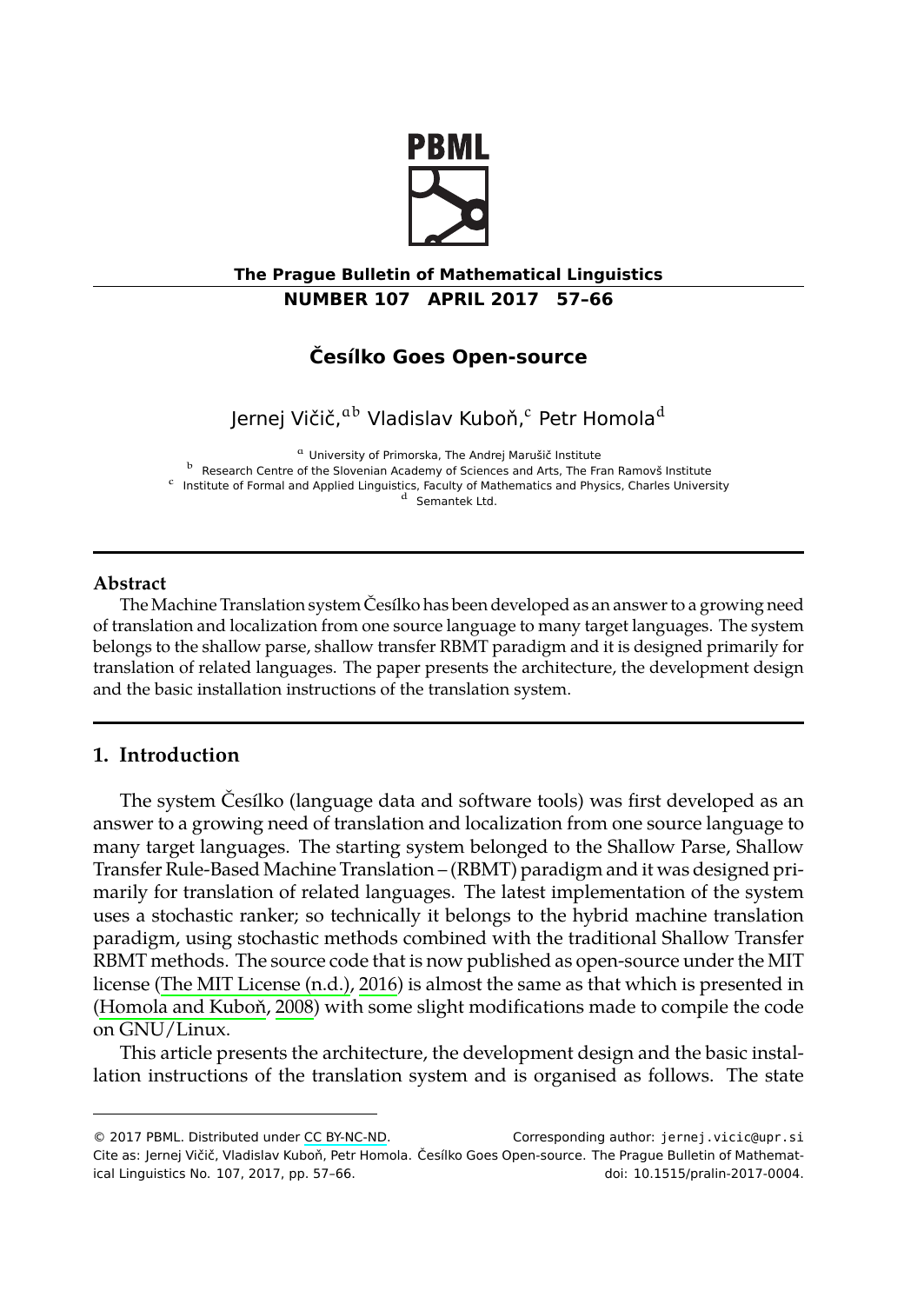of the art is presented in Section 2, followed by the description of the history of the translation system in Section 3. Section 4 presents t[he outline of sof](#page-8-1)tware architecture, followed by the description of the installation process in Section 5. The article concludes with a list of tested environments in Section 6 and a discussion and further work in Section 7.

## **2. State of the Art**

The framework presented in this paper can be attributed to the paradigm of Fully Automatic Machine Translation (FAMT), which comprises every automatic translation of natural languages with no user intervention ("EAMT", 2010). More specifically, the framework focuses on the translation of related languages, one of the most suitable paradigms for this domain is the Shallow Transfer Rule-Based Machine Translation. It has a long tradition and has been successfully used in a number of MT systems, some of which are listed in Section 2.1. Shallow-transfer systems usually use a relatively linear and straightforward architecture, where the analysis of a source language is usually limited to the morphemic level.

The latest version of Česílko uses a stochastic ranker, so technically it is a hybrid machine translation system framework, using stochastic methods combined with the traditional Sh[allow Transfer RBMT.](#page-7-0)

#### **2.1. Existing M[T Systems for Rel](#page-8-2)[ated Languag](#page-8-3)[es](#page-8-4)**

A [number](#page-7-1) [of experi](#page-8-5)[m](#page-7-1)[ents in](#page-8-5) the domain of machine translation for related languages have led to the construction of more or less functional translation systems. The systems a[re ordered a](#page-9-1)lphabetically:

- Altinas (Altintas and Cicekli, 2002) for Turkic languages.
- Aperti[um \(Corbi-Bellot](#page-9-2) et al., 2005) for Romance languages.
- Dyvik[, Bick and](#page-9-3) [Ahren](#page-9-3)berg (Dyvik, 1995; Bick and Nygaard, 2007; Ahrenberg and Holmqvist, 2004) for Scandinavian languages.
- Česílko (Hajič et al., 2000a), for Slavic languages with rich inflectional morphology, mostly language pairs with Czech language as a source.
- Ruslan (Oliva, 1989) full-fledged transfer based RBMT system from Czech to Russian.
- Scannell (Scannell, 2006) for Gaelic languages; between Irish (Gaeilge) and Scottish Gaelic (G'aidhlig).
- Tyers (Tyers et al., 2009) for the North Sámi to Lule Sámi language pair.
- Guat (Vičič et al., 2016) for Slavic languages with rich inflectional morphology, mostly language pairs with Slovenian language.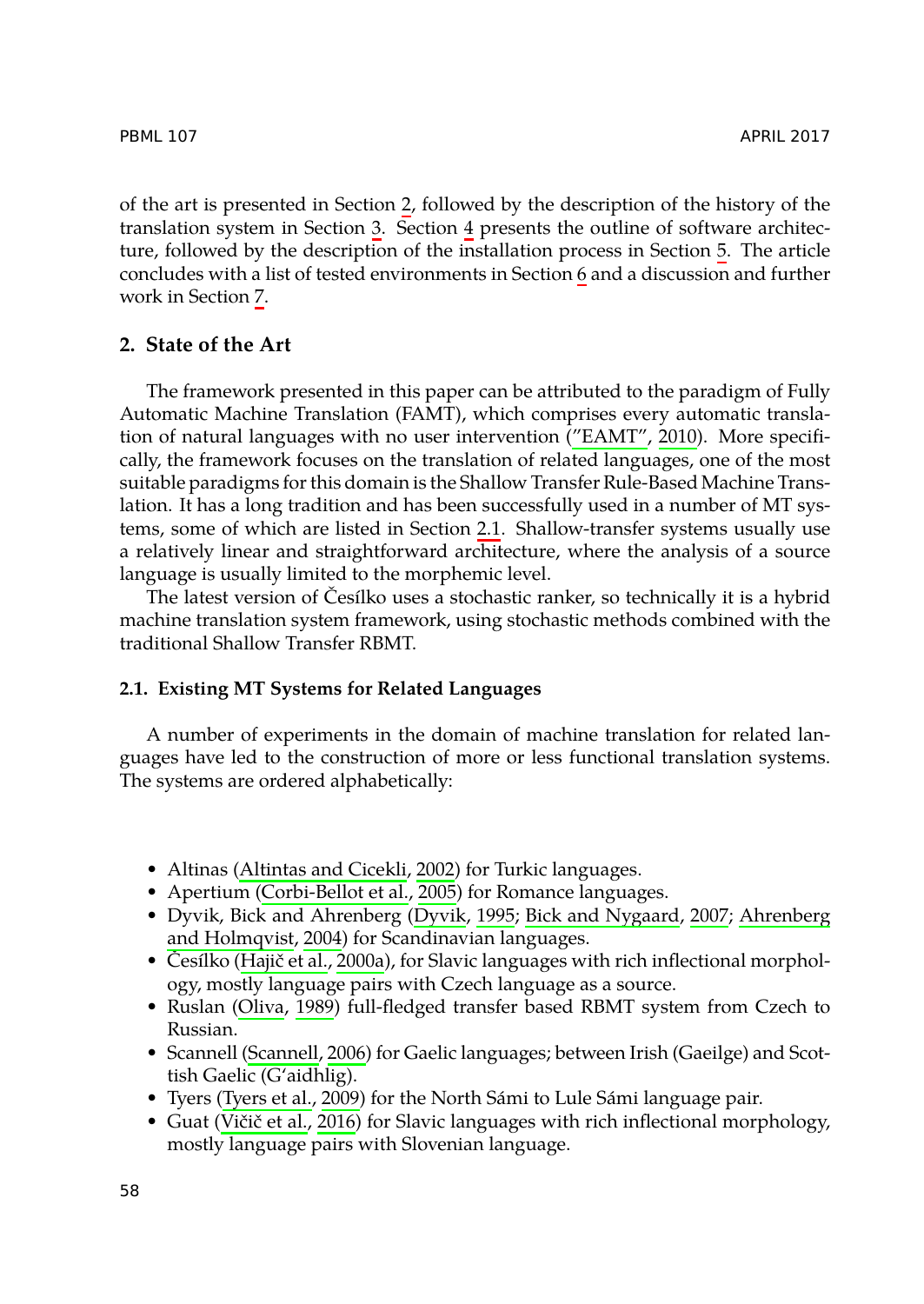# **3. The history of the MT system Česílko**

The idea to develop an MT system for very closely related languages has actually been inspired by the request of the company SAP to support the localiza[tion of their](#page-8-5) [produ](#page-8-5)cts into Slavic languages. The original idea was relatively simple – the texts were supposed to be translated by human translators from the original languages (English and German) into Czech and then automatically tra[nslated into a num](#page-8-6)ber of related languages. The translations s[erved as a](#page-8-5) [suppor](#page-8-5)t for human translators from the origin[al](#page-2-0) languages into the target Slavic languages. The automatically translated texts were added to t[he translation memories](#page-8-2), from which they were retrie[ved only in](#page-8-7) [the e](#page-8-7)vent that no better translations already existed in the translation memory (this can easily be achieved by setting a penalty for machine translated texts in the translation memory). The details of this setup can be found for example in (Hajič et al., 2000a).

The actual architecture of the system called Česílko has been developed between the years 1998 and 2000, it was for the first time described in (Hajič et al., 2000b), more detailed description can be found in (Hajič et al., 2000a).

Figure 1 shows the architecture of the most popular translation system for related languages Apertium (Corbi-Bellot et al., 2005) and its predecessor, Česílko (Hajič et al., 2003), designed primarily for the translation between Slavic languages.

<span id="page-2-0"></span>

*Figure 1. The modules of a typical Shallow Transfer RBMT system, this architecture was adopted in the first version of Česílko.*

.

The system exploited the work from the previous MT system RUSLAN cf. (Oliva, 1989) and (Hajič, 1987), also aiming at the translation between related Slavic languages. Its development started in mid eighties, the system aimed at the automatic translation of texts from a limited domain (manuals of operating systems of main-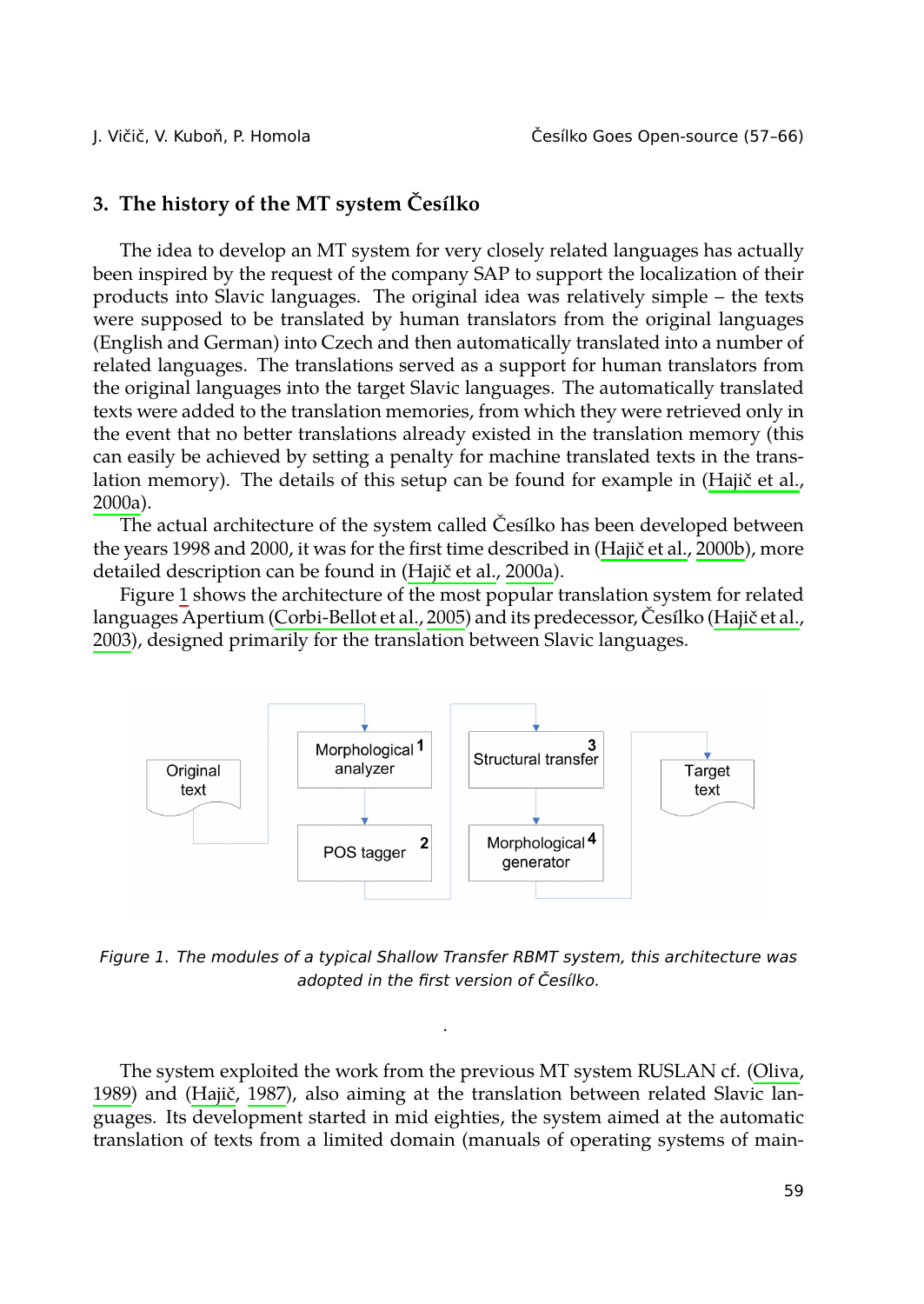frame computers). The system RUSLAN system was designed as a traditional transferbased system with full morphological and syntactic analysis of Czech as a source language and the syntactic and morphological synthesis of Russian as the target language. The system was designed with the assumption that the close relatedness of both languages would primarily be reflected in the transfer phase and in the dictionary of the system. This assumption turned out to be wrong.

The transfer phase, originally very simple, had to be substantially enlarged in the process of testing the system. The simplicity of the transfer phase was achieved also due to the fact that the lexical transfer was not handled by an independent transfer module it was actually performed in the dictionary lookup phase, and the transfer module actually covered only structural transfer and primarily dealt with syntactic differences only. The subtle syntactic differences between Czech and Russian were still differences after all, and as such they had to be handled by specific transfer rules. The number of those specific transfer rules grew together with the amount of the text used for testing the system.

The lessons learned in this project clearly indicated that the strategy chosen for RUSLAN did not exploit the similarity of both languages to the desired extent and that the closeness of both related languages actually did not have a major positive effect on the quality of the results achieved. It was negatively influenced by the complexity of the system and the close relatedness of languages actually called for much simpler architecture.

Instead of the morphological similarity, the simplified architecture of the Česílko exploited the syntactic similarity of the related languages and also chose a more similar target language – Slovak. The syntactic analysis of the source language (Czech) was completely removed due to the assumption that both languages have in fact identical syntax (the existing differences being only marginal). A stochastic morphological tagger performed the disambiguating role of the syntactic analysis. It took the ambiguous information provided the morphological analysis module of Czech and provided a single morphological tag with the highest probability in the given context. The translation module then translated both the lemma provided by the morph[ologi](#page-8-7)[cal analysis](#page-8-7) and the tag (the target language morphology uses slightly different tagset and therefore the translation of the source language tag was necessary). This information was then exploited by the morphological synthesis module of the target language. No syntactic information was used for the synthesis of the target language, the system strongly relied on the syntactic similarity of both languages.

The results of the Czech-to-Slovak translations were good enough to justify further experiments (the translated text required less than 10% post-editing operations in order to obtain a high quality translation.). The next two target languages added were Polish and Lithuanian. The results of these experiments have been described in (Hajič et al., 2003). The experiments clearly showed that the most important phenomenon, which makes the automatic translation of related languages easier, is their syntactic similarity. From the lexical point of view, Lithuanian is much less similar to Czech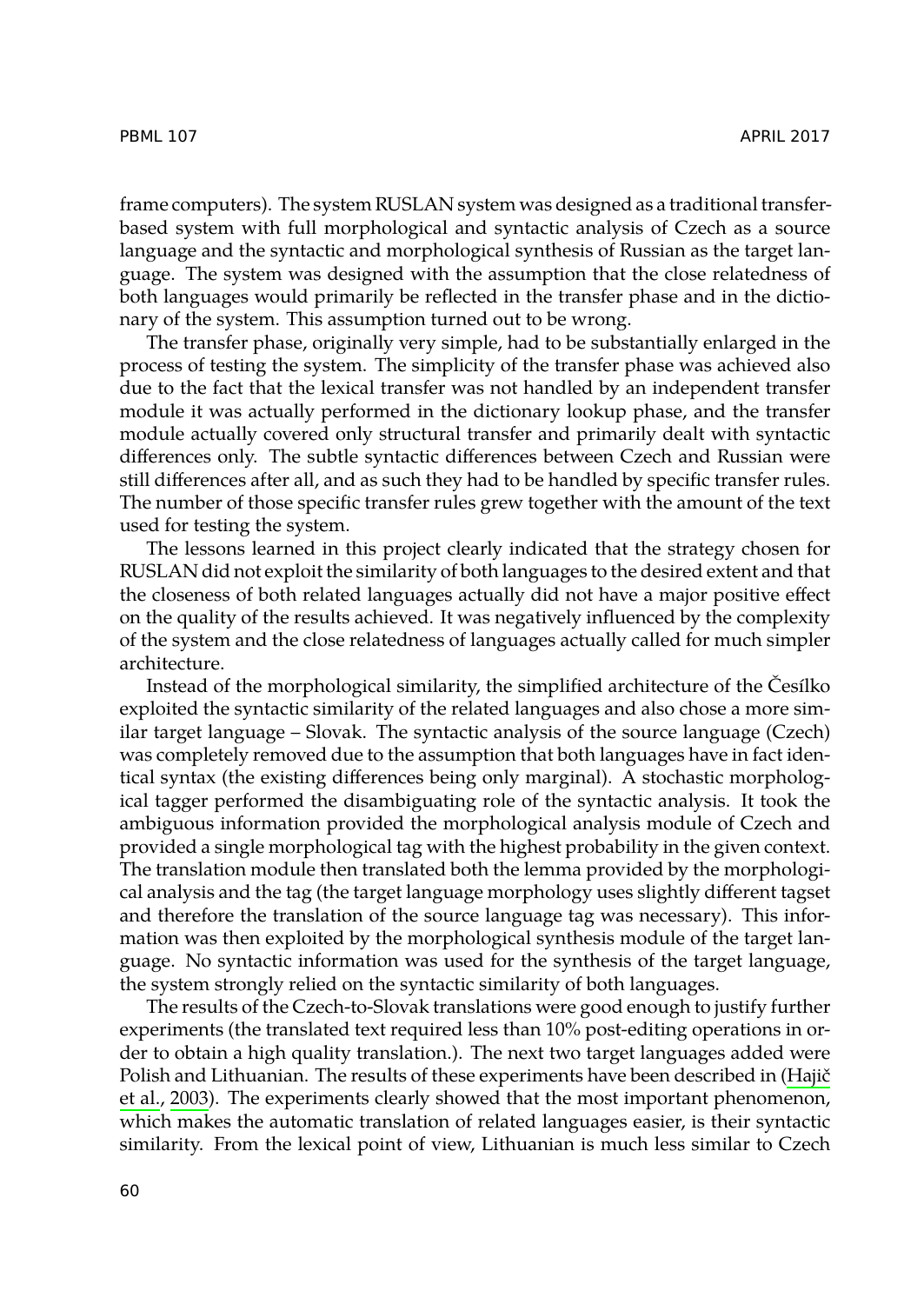than it is to Polish. Lithuanian also belongs to a different language family (Baltic languages), while Czech and Polish are both Western Slavic languages. On the other hand, the syntactic differences between Czech and Polish or Czech and Lithuanian are of a similar nature, and thus the fact that the translation results of these two language pairs are of a similar quality strongly supports the hypothesis that [the syntactic](#page-8-8) [similar](#page-8-8)ity is the decisive factor in the M[T of closely related langua](#page-8-0)ges.

Seve[ral ot](#page-8-8)her experiments with other target languages (e.g., Lower Sorbian, Macedonian, Russian etc.) have been performed in subsequent years. All these experiments, described for example in (Homola and Kuboň, 2004) and (Dvořák et al., 2006), showed that the more similar is the syntax of the source and the target language, the better are the translation results. It became clear that the better translation quality can be possible by changing the architecture through hybridization of the original architecture by the involvement of a stochastic ranker instead of the tagger. This substantial improvement of the architecture has been described both in the Ph.D. thesis of Petr Homola and in several articles such as (Homola and Kuboň, 2008) and (Homola and Kuboň, 2010). The change of the architecture actually improved the translation quality for all target languages, but, unfortunately, for less relate[d](#page-5-0) ones, the improvement was only relatively small.

## **4. The architecture**

The Česílko system has a very simple architecture. It exploits the close similarity of both languages at all linguistic levels. There is no full-fledged analysis of the source text, the system adopts a simplistic approach of ignoring syntactic differences and focusing on morphology and lexica. A partial (shallow) parser is implemented mainly to cope with possible high degree of morphological ambiguity present in a morphologically rich languages such as Czech or Slovenian. Figure 2 shows the architecture of the latest version of Česílko that is being published as open-source.

The translation system is organized as a pipeline of four programs each using the output of the preceding program. The morphological analyzer *morph* searches for all possible applications of the surface forms in the source morphological dictionary. The output of this module is fed to the shallow syntactical analyzer *syntan* implemented as a bottom-up chart parser. The formalism of Q-systems has turned out to suit the requirements although there are already plans to change the setting. The *transfer* module searches for the source – target lemma pairs in the bilingual dictionary, applies the changes in charts and later uses the target morphological dictionary to prepare the paths in the chart in the target language. The traversal of all possible paths through the chart gives a set of translation candidates. The output of the *transfer* ranked by a target language model – *ranker*, which is a simple trigram language model although the architecture allows a transparent change of the latest element. *Ranker* selects the best translation from the list of candidates according to the language model. The shallow parser produces highly ambiguous results because it is generally impossible to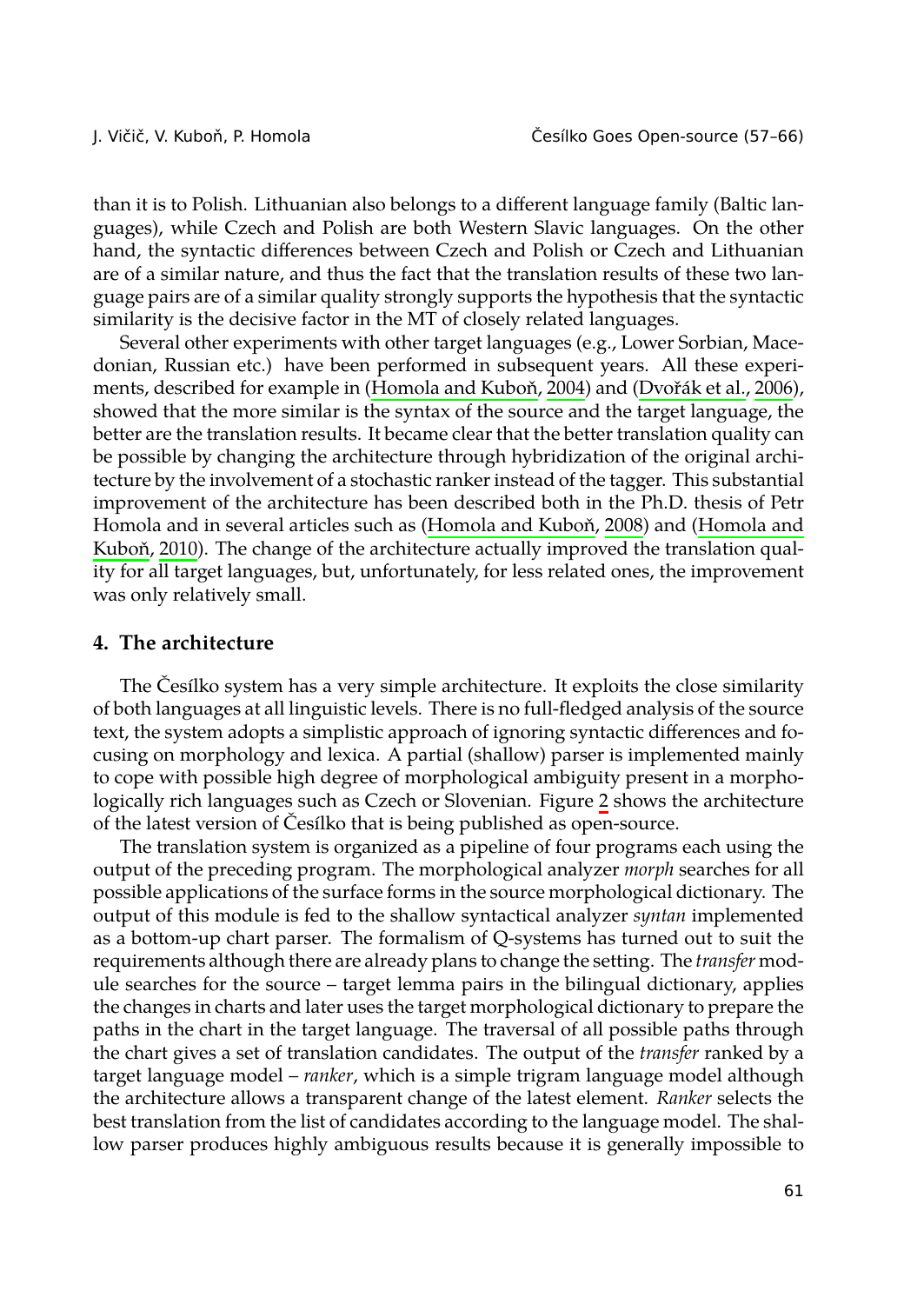

<span id="page-5-0"></span>*Figure 2. [The modules of new Če](#page-8-0)sílko system.*

.

fully morphologically disambiguate the input sentences on the basis of local context only. The task of selecting the best result is left till the end of the processing chain, to a stochastic ranker of generated target language sentences. [A simple trigram-bas](#page-8-9)ed language model (trained on word for[ms without an](#page-8-10)y morphological annotation) sorts out "wro[ng](#page-2-0)" target sentences. An extended description of the architecture and all modules can be found in (Homola and Kuboň, 2008).

#### **4.1. Česílko strengths**

One of the weaknesses of the shallow-transfer RBMT system is how they deal with the ambiguities introduced by the morphological analysis. The ambi[guities can be](#page-8-0) eliminated with a set of rules using in a fo[rm o](#page-8-8)f CG grammar (Karlsson et al., 1995) or [using s](#page-8-0)t[atisti](#page-8-0)cal PO[S taggers such as \(Bra](#page-8-8)nts, 2000). Such architectures are presented in Figure 1. The errors introduced at the early phases of the translation pipeline have a big effect on the translation quality. Eliminating the modules le[ads to an exp](#page-9-4)l[osion](#page-9-4) of the number of translation candidates (morphologically rich languages produces millions of candidates) (Vičič et al., 2009).

#### **4.2. Translation quality evaluation**

The evaluation of the translation quality was done previously in (Homola and Kuboň, 2008) and (Homola and Kuboň, 2010) on language data that is not part of the open-source distribution. The best results were obtained with the translation pair Czech – Slovak (only this direction), the results using the HTER (Snover et al., 2006) metric were 3.15 %.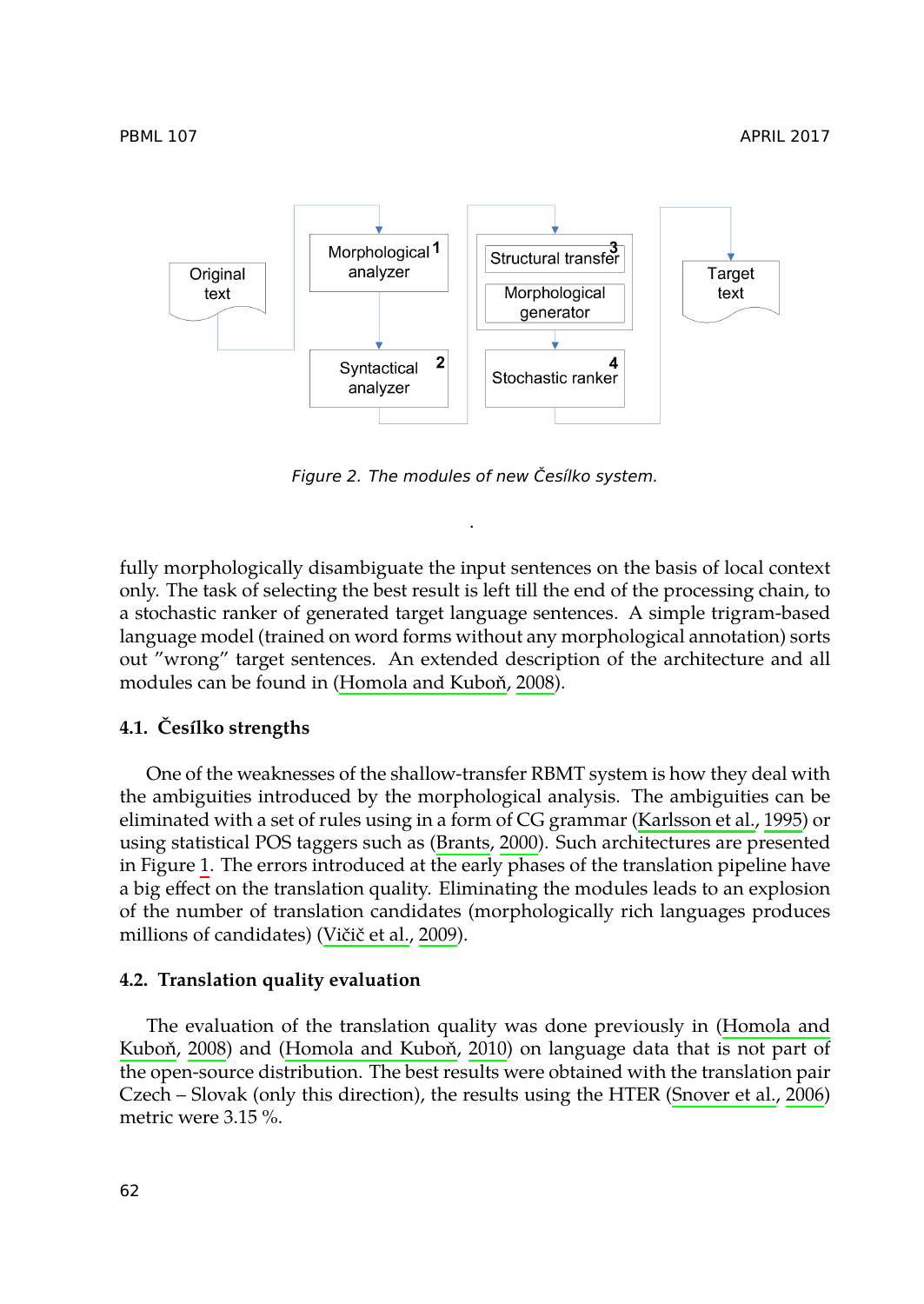#### **5. Installation process**

The latest version of Česílko was coded for OS X in Objective C, the re[ason for](#page-8-0) [this was solely pr](#page-8-0)agmatic (the main developer was using OS X). This experiment was mainly focused on making Česílko available as open-source and on porting Česílko to GNU/Linux and Windows, through Cygwin (Steinhauser, 2013) or MinGW (Shpigor, 2013) (Minimalist GNU for Windows). The port is based on GNUstep library/runtime (Chisnall, 2012). The GNU/Linux port comprised on adjusting the libraries and parts of the source code to accustom small changes in code (mainly just changing header files).

The source code and a test dataset is available on  $G$ itHub.<sup>1</sup> The test dataset supports the language pair Czech – Slovak, it is a small subset of the data used in (Homola and Kuboň, 2008). Following tools and libraries need to be installed on a fresh installation of Ubuntu in order to successfully compile and start Česílko:

- *git* fast, scalable, distributed revision control system,
- *clang* C, C++ and Objective-C compiler (LLVM based),
- *GNUstep D[ev](#page-7-2)elopment Environment* development tools,
- the latest version of the libobjC2 from GNUstep (not available in repository).

Following tools and libraries need to be installed on a fresh installation of mac OS in order to successfully compile and start Česílko:

• *Xcode* – Xcode is an integrated development environment (IDE).

A quick cheat-sheet of the installation on the Ubuntu operating system is presented in Figure 3. A script that installs the development environment (and many other things) enables easy install.

When all parts of the development environment are prepared, simply go to the code directory and start the make process: *make; make install*. A test translation pipeline is prepared in the Makefile. Start test target by typing: *make test*; a successful installation will present a translation of the test example (in Czech) into the Slovak language.

#### **6. Tested environments**

The code was successfully compiled and started (used) on these platforms:

- latest LTS editions of Ubuntu (Ubuntu 16.04 and 14.04). It was compiled with Ubuntu clang version 3.8.02ubuntu4 (tags/RELEASE\_380/final).
- latest editions of the OS X El capitan and macOS Sierra. It was compiled with Apple LLVM version 7.0.2 (clang700.1.81).

<sup>1</sup>GitHub: https://github.com/cesilko/cesilko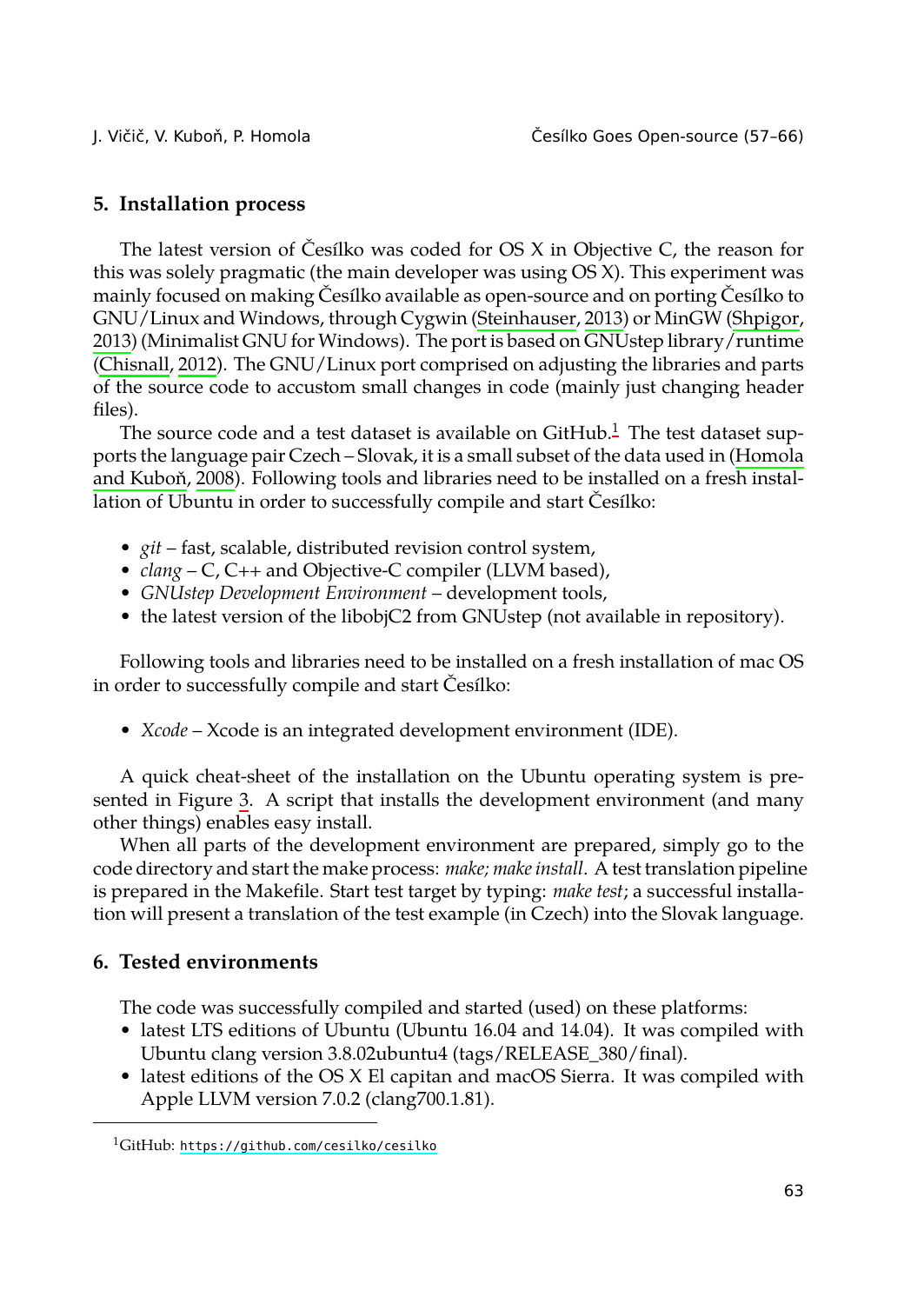```
sudo apt-get install git
# Copy an Objective-C installation script from
# http://wiki.gnustep.org/index.php/GNUstep_under_Ubuntu_Linux
# and start the script using root privileges.
git clone https://github.com/cesilko/cesilko
cd cesilko
make
make test
```
*Figure 3. The installation steps for the build environment and Česílko. In the last command, the test target shows a typical usage with the toy dataset. For the OS [X,](#page-9-0) [ins](#page-9-0)tall xcode and ignore the first three lines.*

.

## **7. Discussion and further work**

The paper has presented the history of the Shallow Parse/Transfer RBMT system Česílko which was transformed to a hybrid MT paradigm with the change in the architecture by the addition of a stochastic ranker. The system has been made available to the research community by open-sourcing the source code under MIT license (The MIT License (n.d.), 2016). At the moment the supported environment is G[NU/Linux](#page-8-12) [\(tested on Ubunt](#page-8-12)u 16.04 amd 14.04 platform), although the code was developed on MacOS and compiles well on that operating system. The Windows platform is supported only using Cygwin or MinGW, so this is one of the first steps that need to be performed in the near future.

<span id="page-7-1"></span><span id="page-7-0"></span>While the architecture of Česílko is really simple, it is modular and flexible so one can easily add new modules. One possible addition is a fully-fledged parser based on unification and a broad-coverage valency lexicon, which would allow for more distant language pairs. Another module being worked on is pragmatic interpretation of the source text, particularly the translation-by-abduction approach (Hobbs and Kameyama, 1990), which is planned for future versions instead of the statistical ranker to evaluate translation candidates on logical grounds.

### **Bibliography**

- Ahrenberg, Lars and Maria Holmqvist. Back to the Future? The Case for English-Swedish Direct Machine Translation. In *Proceedings of The Conference on Recent Advances in Scandinavian Machine Translation*. University of Uppsala, 2004.
- Altintas, Kemal and Ilyas Cicekli. A Machine Translation System between a Pair of Closely Related Languages. In *Proceedings of the 17th International Symposium on Computer and Information Sciences (ISCIS 2002)*, page 5. CRC Press, 2002.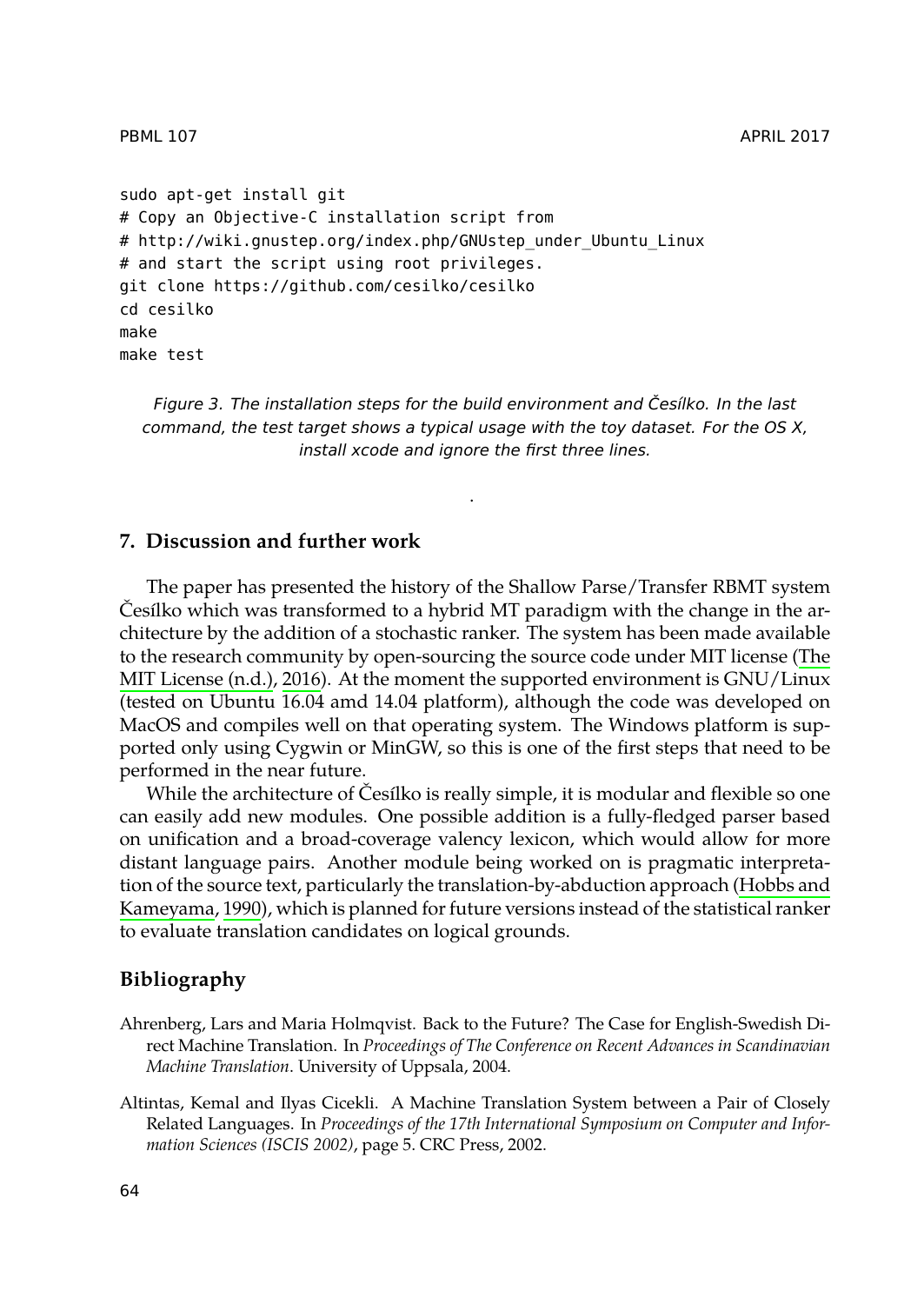<span id="page-8-11"></span><span id="page-8-10"></span><span id="page-8-4"></span><span id="page-8-2"></span>

- Bick, Eckhard and Lars Nygaard. Using Danish as a CG Interlingua: A Wide-Coverage Norwegian-English Machine Translation System. In *Proceedings of NODALIDA, Tartu*. University of Tartu, 2007.
- Brants, Thorsten. TnT a statistical part-of-speech tagger. In *Proceedings of the 6th Applied NLP Conference*, pages 224–231. Seattle, WA, 2000.
- <span id="page-8-3"></span>Chisnall, David. A New Objective-C Runtime: From Research to Production. *Queue*, 10(7): 20:20—-20:24, 2012. ISSN 1542-7730. doi: 10.1145/2330087.2331170. URL http://doi.acm. org/10.1145/2330087.2331170.
- <span id="page-8-1"></span>Corbi-Bellot, Antonio M, Mikel L Forcada, and Sergio Ortiz-Rojas. [An open-source shallow](http://www.eamt.org/)transfer machine translation engine for the Romance languages of Spain. In *Proceedings of the EAMT conference*, pages 79–86. HITEC e.V., 2005.
- <span id="page-8-5"></span>Dvořák, Boštjan, Petr Homola, and Vladislav Kuboň. Exploiting Similarity in the {MT} into a Minority Language. In *Proceedings of the 5th {SALTMIL} Workshop on Minority Languages*, pages 59–64, Paris, France, 2006. European Language Resources Association. ISBN 2- 9517408-2-4.
- <span id="page-8-6"></span>Dyvik, Helge. Exploiting Structural Similarities in Machine Translation. *Computers and Humanities*, 28:225–245, 1995.
- <span id="page-8-7"></span>"EAMT". European Association for Machine Translation, 2010. URL http://www.eamt.org/.
- <span id="page-8-12"></span>Hajič, Jan. RUSLAN: an MT System Between Closely Related Languages. In *Proceedings of the third conference of the European Chapter of the Association for Computational Linguistics*, pages 113–117. Association for Computational Linguistics, 1987.
- Hajič, Jan, Jan Hric, and Vladislav Kuboň. Česílko an MT system for closely related languages. In *Proceedings of ACL 2000*, pages 7–8, 2000a.
- Hajič, Jan, Jan Hric, and Vla[dislav Kuboň. Machine translation of very c](http://dx.doi.org/10.3115/991146.991174)lose languages. In *Proceedings of the 6th Applied Natural Language Processing Conference*, pages 7–12. Association for Computational Linguistics, 2000b.
- <span id="page-8-8"></span><span id="page-8-0"></span>Hajič, Jan, Petr Homola, and Vladislav Kuboň. A simple multilingual machine translation system. In Hovy, Eduard and Elliott Macklovitch, editors, *Proceedings of the MT Summit IX*, pages 157–164, New Orleans, USA, 2003. AMTA.
- <span id="page-8-9"></span>Hobbs, Jerry R and Megumi Kameyama. Translation by Abduction. In *Proceedings of the 13th Conference on Computational Linguistics - Volume 3*, COLING '90, pages 155–161, Stroudsburg, PA, USA, 1990. Association for Computational Linguistics. ISBN 952-90-2028-7. doi: 10. 3115/991146.991174. URL [http://dx.doi.org/10.3115/991146.9911](http://portal.acm.org/citation.cfm?id=546590)74.
- Homola, Petr and Vladislav Kuboň. A translation model for languages of acceding countries. In *Proceedings of the {EAMT} Workshop*, 2004.
- Homola, Petr and Vladislav Kuboň. A method of hybrid MT for related languages. In *Proceedings of the IIS*, pages 269–278. Academic Publishing House EXIT, 2008.
- Homola, Petr and Vladislav Kuboň. A Method of Hybrid MT for Related Languages. *Control and Cybernetics*, 39(2):421–438, 2010. ISSN 0324-8569.
- Karlsson, Fred, Atro Voutilainen, Juha Heikkila, and Arto Anttila, editors. *Constraint Grammar: A Language-Independent System for Parsing Unrestricted Text*. Mouton de Gruyter, 1995. ISBN 3110141795. URL http://portal.acm.org/citation.cfm?id=546590.